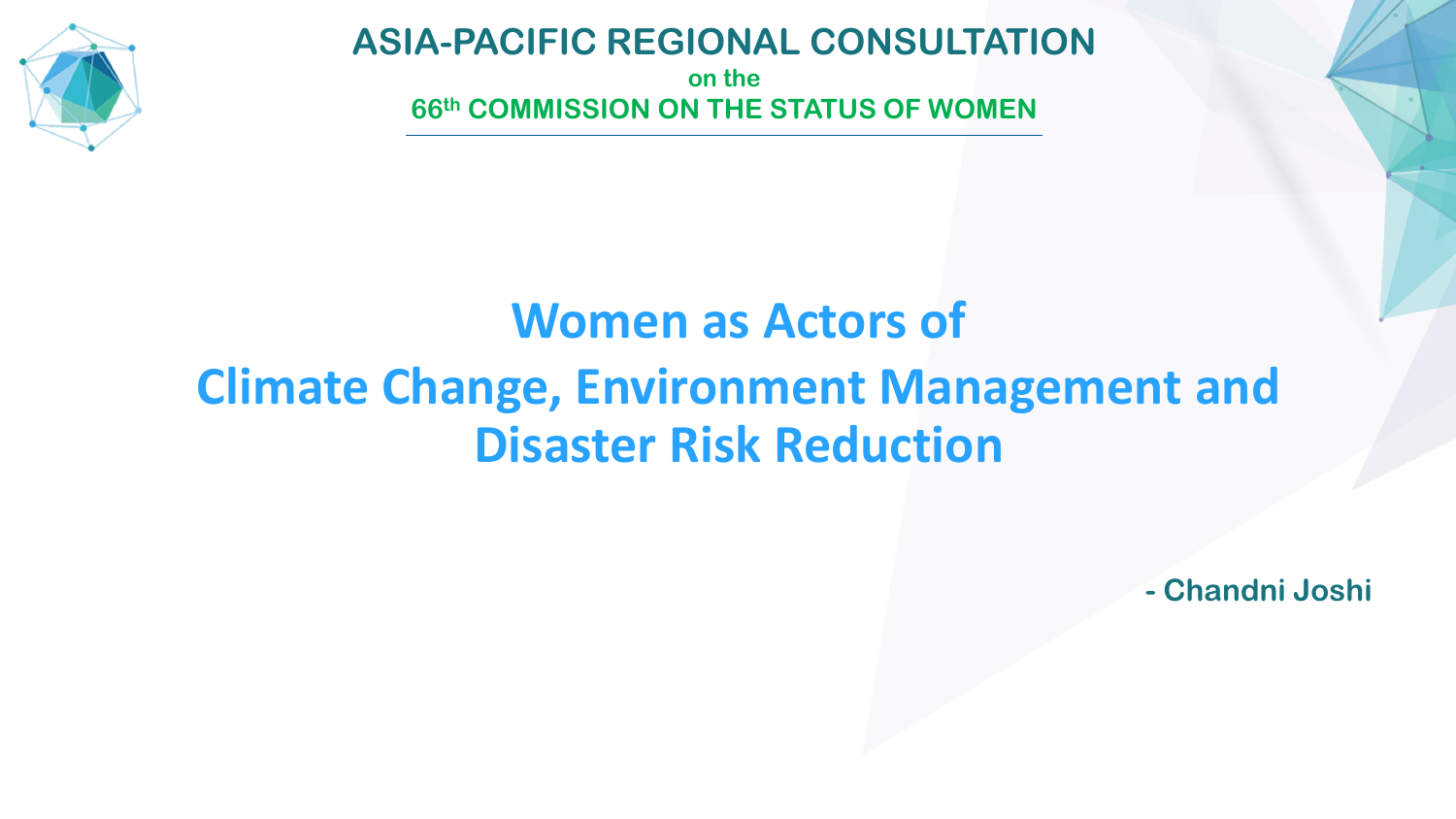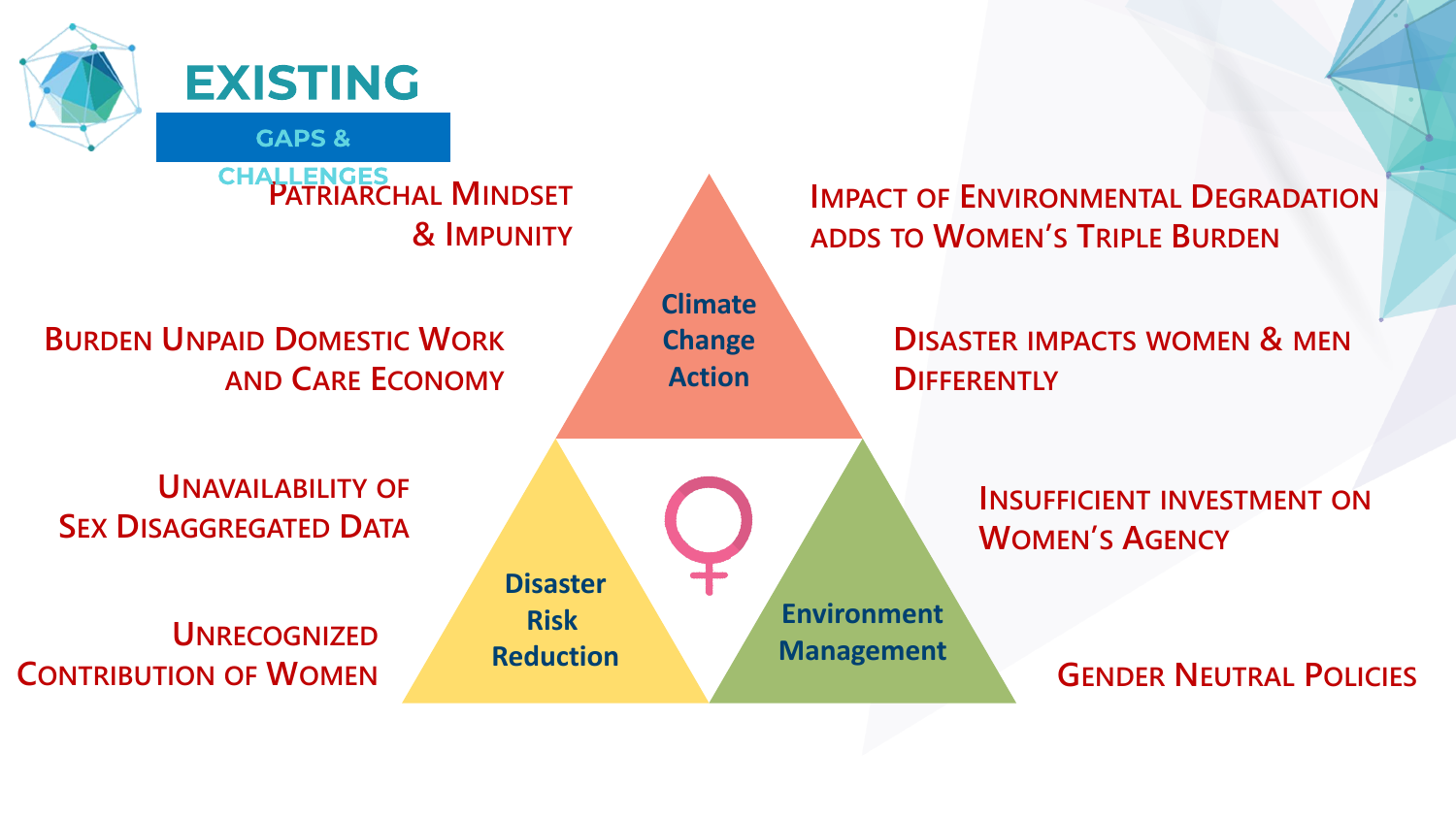

## **BEST PRACTICE**

**SUCCESSFUL HER** 





Advocating for their rights, voice and visibility

- Charter of Demands
- Kathmandu Declaration

Unique initiatives after disaster

- Community Kitchen
- Daily hot meal
- Women Friendly Relief Packages
- Initiated Model Warehouse for DRR facilities

National Dialogue of hundreds of affected

women with duty bearers

Women-friendly spaces



- Psycho-social counselling
- Vigilant groups of VAW and Trafficking Capacity Building / TOT Training Modules on:
	- GESI
	- DRR & Climate Change